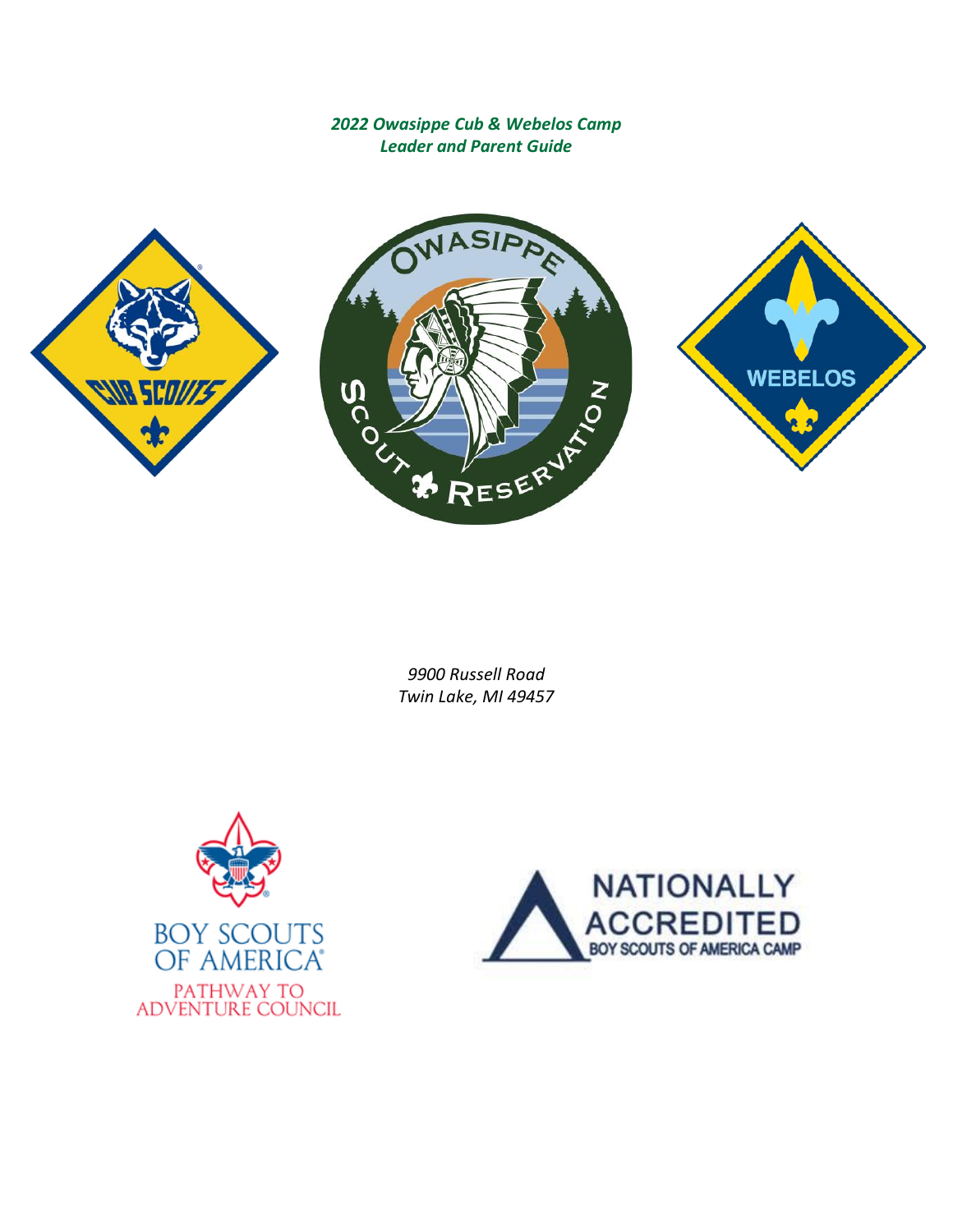

# **Table of Contents**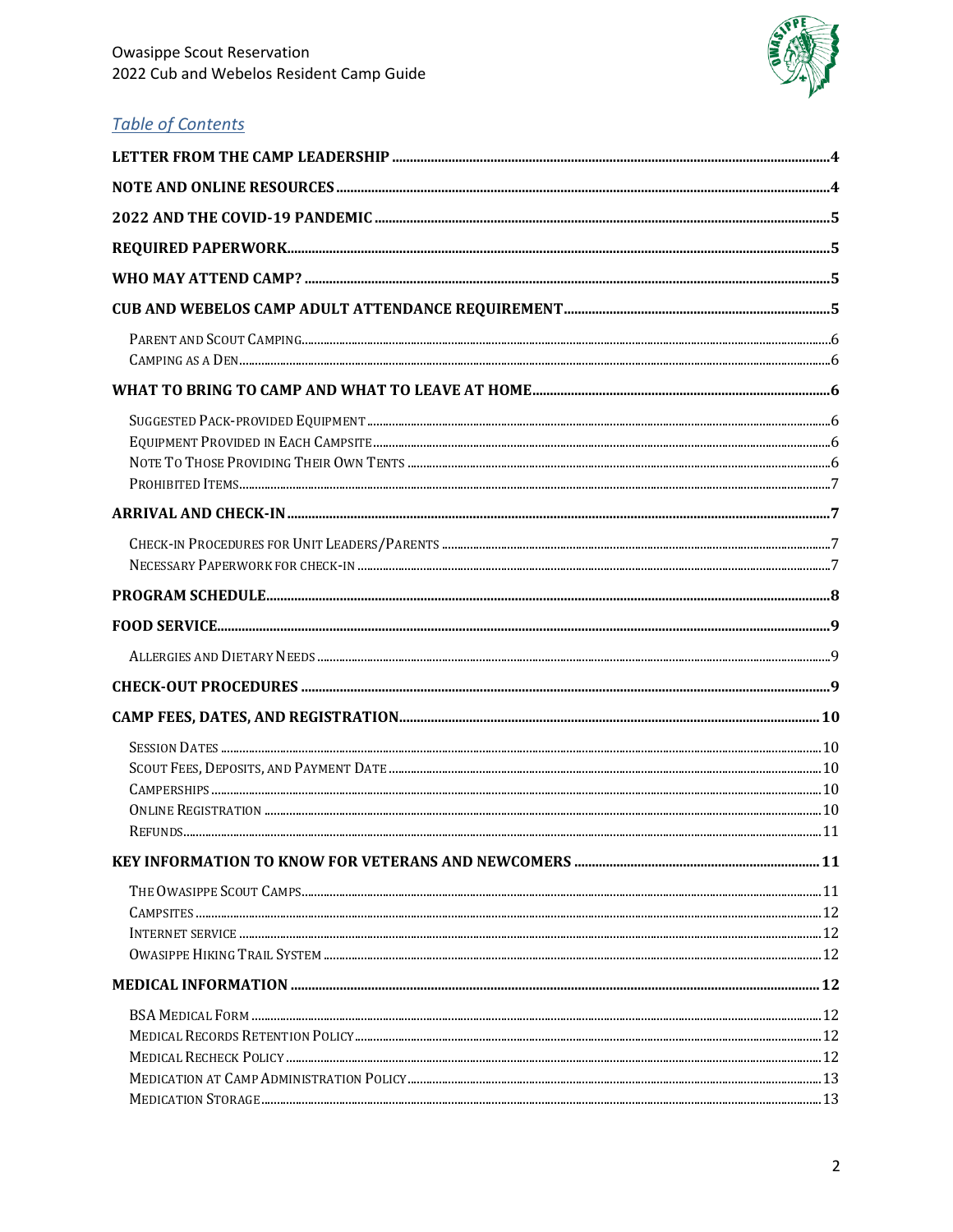

###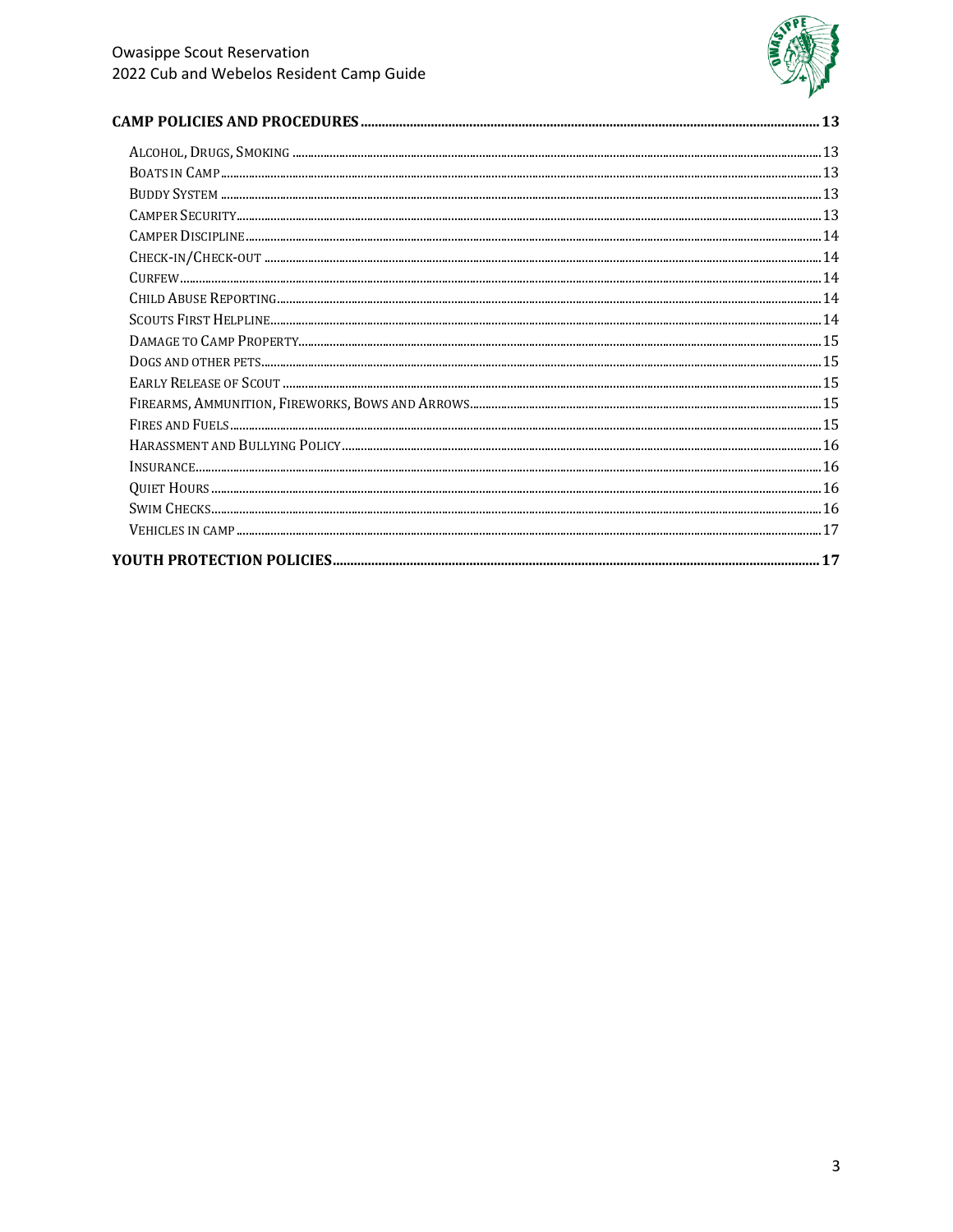

### <span id="page-3-0"></span>*Letter from the Camp Leadership*

Dear Scouters,

Welcome to Owasippe Scout Reservation. We are excited to have you join us at our 2022 Webelos Camp! Webelos Camp occurs along the shoreline of the pristine and private lake at Camp Wolverine (Zaxie!).

This summer, we have expanded our operations to include Cub Scouts into our traditional Webelos camp. The Cub Scouts and Webelos will be split into patrols for the morning rotations with Webelos focusing in on Webelos Adventures and the Cub Scouts focusing in more on their own adventures and fun. In the afternoons there will be numerous activities and other offerings that the Scouts will be able to choose from. These include additional advancement options along with fun activities such as boating, swimming, hiking, shooting, and more.

Our team is hard at work planning a quality and engaging program that maximizes fun experiences, learning, and fellowship led by a staff that has a focus on customer service and being positive and impactful role models. Our goal is for your Cub Scout / Webelos to leave being energized to have a great Scouting year, excited to finish out the Cub Scouting program strong, and eager to continue their Scouting journey into the Scouts BSA program.

Yours In Scouting,

Nick Chavarria | Reservation Director Kevin Troy | Assistant Reservation Director Kevin Goldberg | Wolverine Camp Director Aaron Heldt | Wolverine Program Director Joe Vitti | Wolverine Camp Commissioner

### <span id="page-3-1"></span>*Note and Online Resources*

Although this leader's guide is current and accurate at the time of publication, some things do change as we hone our planning. For the most up-to-date information, visit PTAC's Camping Resources page located at: [https://www.pathwaytoadventure.org/camping/resources.](https://www.pathwaytoadventure.org/camping/resources) Schedules, registrations, and other timely information will be posted on our website when available.

All forms, registrations, and schedules will be located on our website, once finalized. Notification will be sent to each registration contact email when important information is posted and/or revised.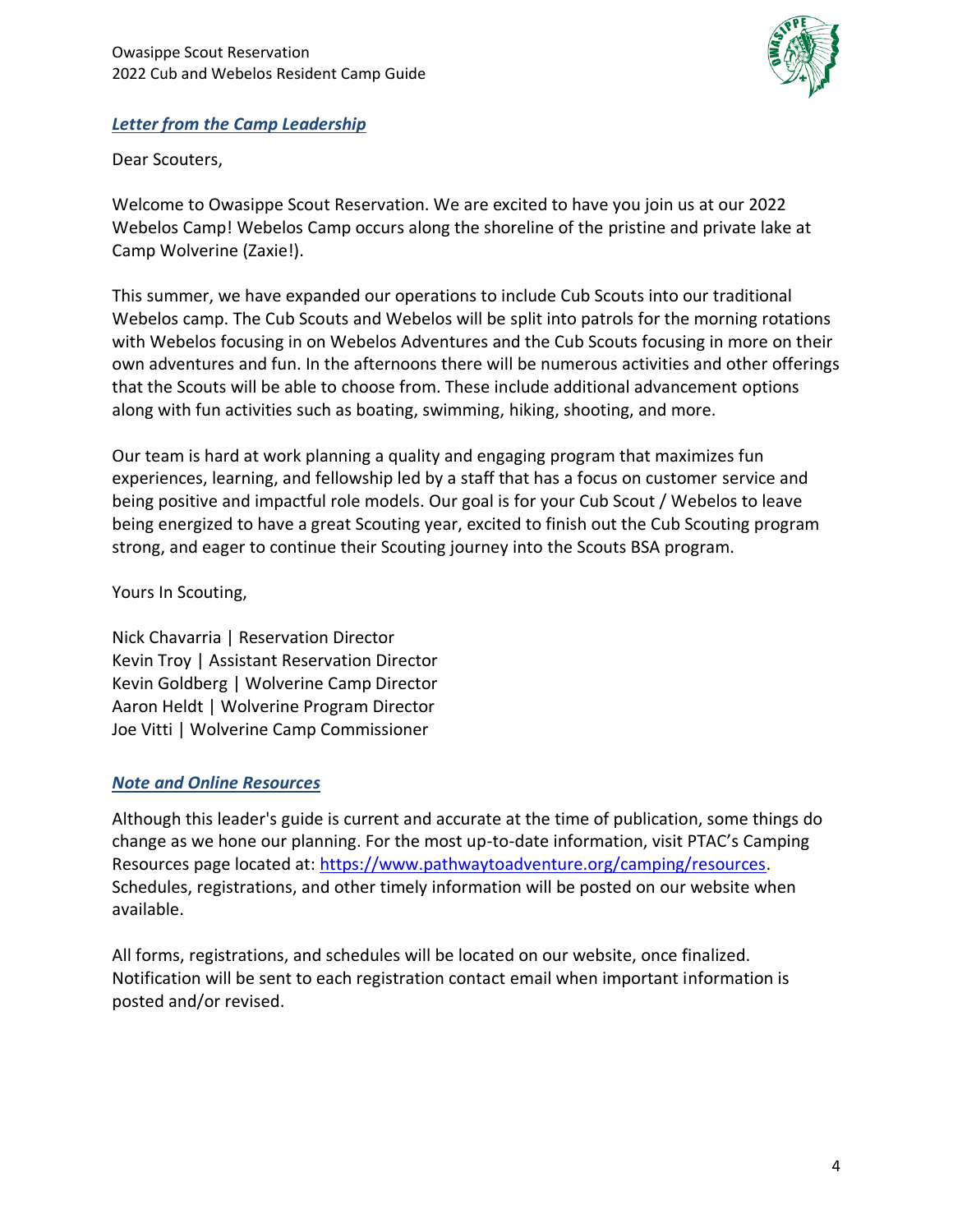

### <span id="page-4-0"></span>*2022 and the COVID-19 Pandemic*

This guide assumes a "normal" summer camp experience. Currently, our reservation and council teams are planning for both a camp as normal as possible, as well as a contingency plan related to COVID-19. At the time of this document's publication, we plan to have a normal camp experience. *All items related to camp and in this guide are subject to changes related to the COVID-19 pandemic.* 

### <span id="page-4-1"></span>*Required Paperwork*

State of Michigan and the BSA require several documents of *ALL* adults in camp (staff, leaders, parents, volunteers). If you have any questions regarding these documents, please contact our Camping Help Desk [ptac.camping@Scouting.org](mailto:ptac.camping@scouting.org) or 312-421-8800 x 300. Forms on camping resources page[: https://pathwaytoadventure.org/camping/resources](https://pathwaytoadventure.org/camping/resources)

| Summary of Required Documents / Items for Each Adult in Camp |                                                           |  |
|--------------------------------------------------------------|-----------------------------------------------------------|--|
| Items                                                        | <b>Note</b>                                               |  |
| <b>Current YPT training</b>                                  | Provided at arrival via YPT aging report or certificate   |  |
| <b>Criminal Background check</b>                             | Documented as part of BSA registration                    |  |
| State of Michigan Central                                    | Form submitted to home state and results sent to PTAC and |  |
| <b>Registry Clearance</b>                                    | verified upon arrival OR results provided upon arrival    |  |
| State of Michigan Youth                                      | State of Michigan form signed by each adult in camp       |  |
| <b>Protection Agreement</b>                                  | provided upon arrival                                     |  |

### <span id="page-4-2"></span>*Who May Attend Camp?*

Cub Scout and Webelos Camp is open to all Tigers, Wolfs, Bears, and Webelos during the first three sessions. The fourth session is reserved for strictly Webelos.

A Den Chief may serve as a Den Chief during Webelos Camp provided he or she:

- Attends for the purpose of providing assistance and leadership
- Is a role model and demonstrates Scout Spirit

Families of Cub and Webelos Scouts are invited to sign up for a week at Reneker Family Camp! Staff led programs, organized by age group, are available for all family members. You may reserve a cabin at Reneker for the week your Scout is at camp and have him join you before or after camp. Each cabin comes with a full kitchen and two bedrooms. Washroom, shower, and laundry facilities are at a central shower house. More information on Reneker Family Camp can be found at this link:<https://pathwaytoadventure.org/camping/camp-reneker/>

### <span id="page-4-3"></span>*Cub and Webelos Camp Adult Attendance Requirement*

Resident Camping requires a minimum number of adult participants as described below. There are two methods that can be used to determine the minimum number of leaders required for camping: Camping as a parent and scout OR and Camping as a Den.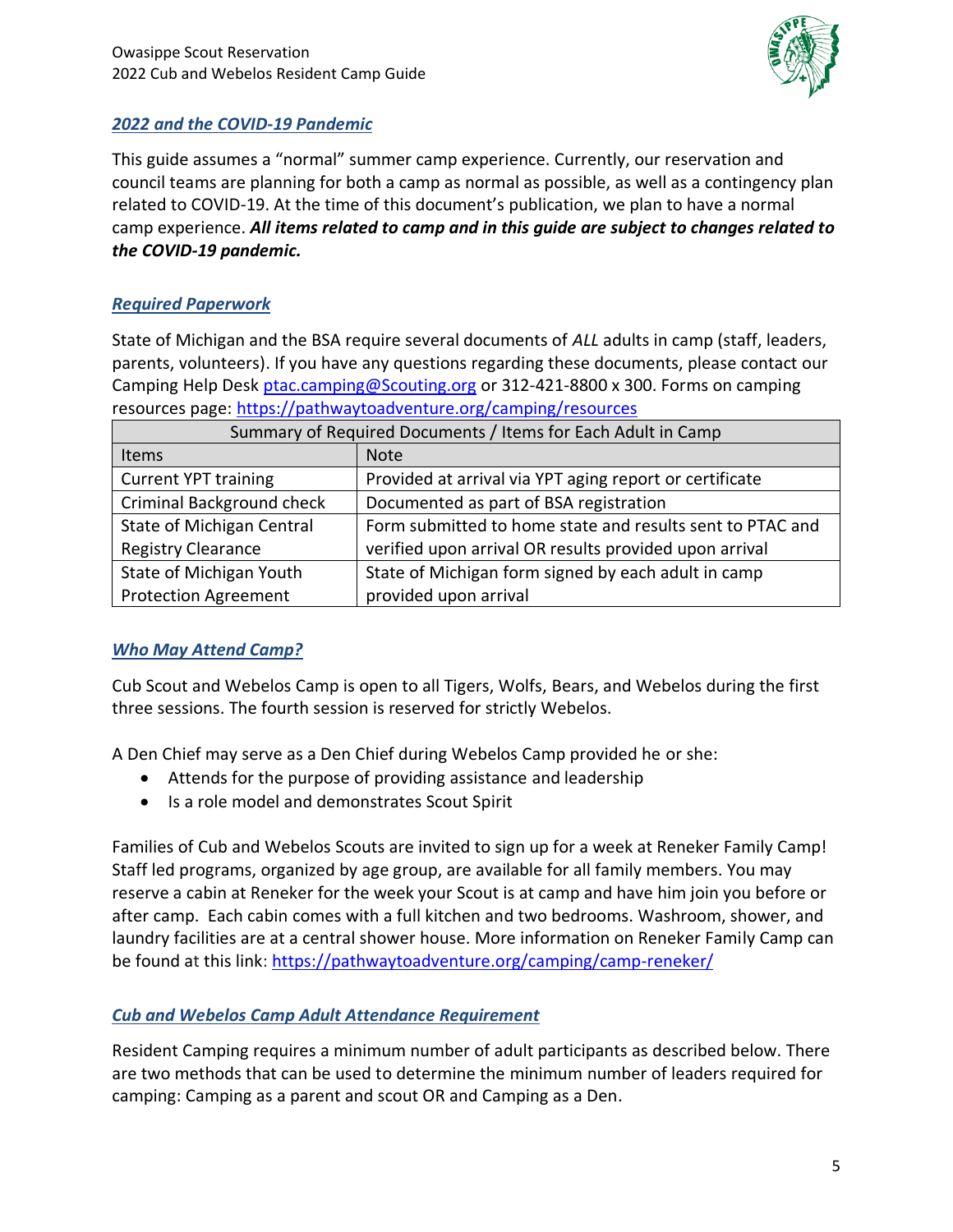

### <span id="page-5-0"></span>*Parent and Scout Camping*

If a scout and parent are attending camp without their den, each scout must be accompanied by a parent or guardian.

No scout may share a tent with an adult who is not his/her parent.

<span id="page-5-1"></span>Tiger scouts must have a parent / guardian attend with them.

## *Camping as a Den*

If a den is attending camp together as a den, a minimum of two BSA registered adult leaders (21 and over) are required with a minimum supervision ratio of one adult per four scouts. Each Den must have at least one female adult (21 or over) if female scouts are in attendance. Two registered leaders are required for a den of up to eight scouts, with an additional adult (registered BSA member or not) required for each four scouts after that. Scouts may tent with other scouts of their same gender, or scouts may tent with their own parent. No scout may share a tent with an adult who is not his/her parent. Youth protection training is required for all adults in camp.

### <span id="page-5-2"></span>*What to Bring to Camp and What to Leave at Home*

A suggested packing list for personal gear is available on our website: <https://pathwaytoadventure.org/wp-content/uploads/2021/07/OSR-Webelos-packing-list.pdf>

## <span id="page-5-3"></span>*Suggested Pack-provided Equipment*

- First Aid Kit and unit medical log
- US, Pack or Den Flags
- Lanterns

## <span id="page-5-4"></span>*Equipment Provided in Each Campsite*

- Picnic tables
- KYBO (latrine)
- Bulletin Board
- 2-person tent, fully screened
- Canvas cots
- Drinking water access

## <span id="page-5-5"></span>*Note To Those Providing Their Own Tents*

Personal tents must meet the minimum standard of 30 sq ft of floor space per camper. Personal tents must be clearly marked "NO FLAMES IN TENTS".

- Axes/Saws
- Lockable medication storage
- Tarps/Dining Flys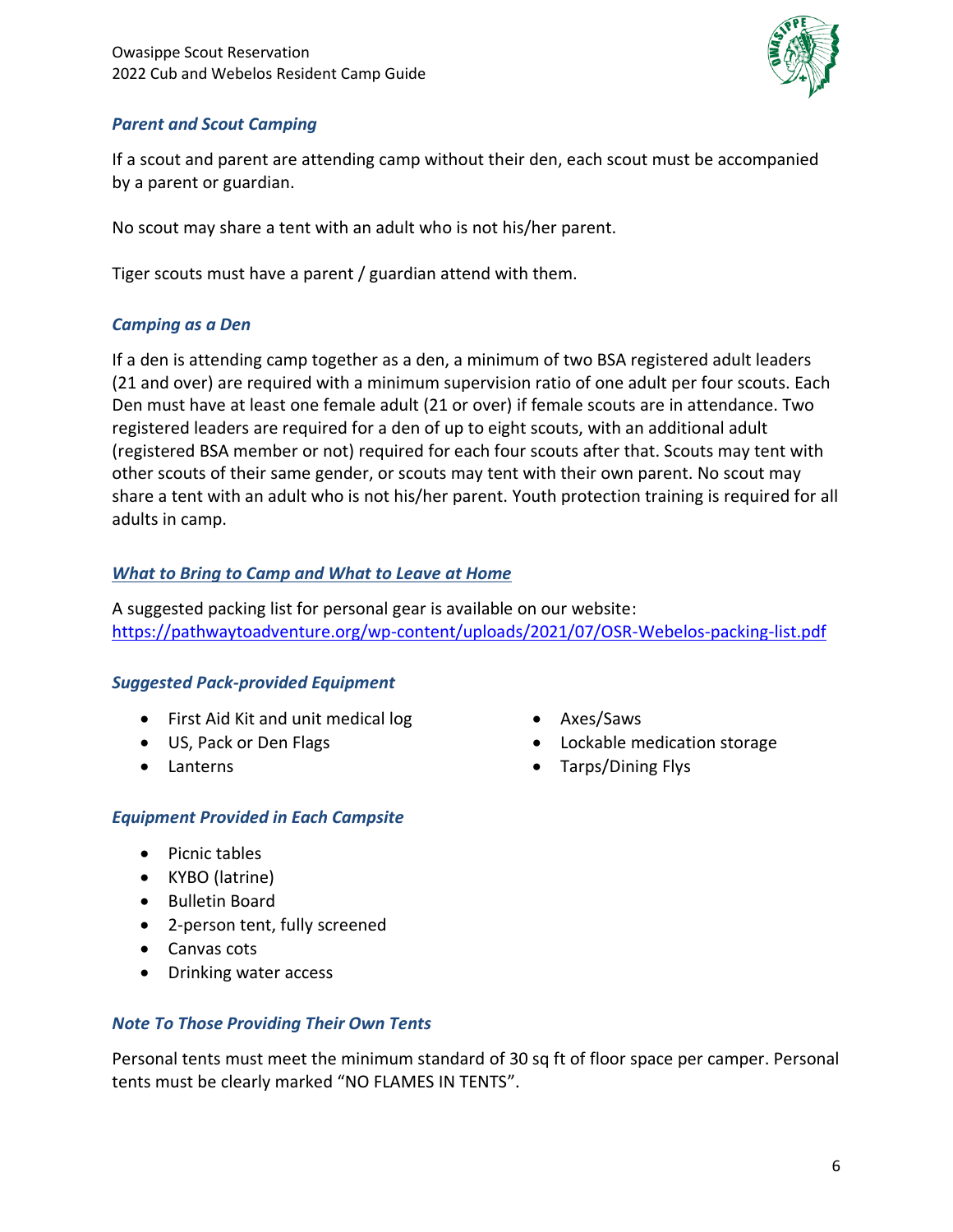

### <span id="page-6-0"></span>*Prohibited Items*

Units should exercise good judgement regarding items to leave at home. The Guide to Safe Scouting is also an appropriate resource. Prohibited items include, but are not limited to:

- Alcohol
- Ammunition
- Boats
- Bows/Arrows
- Fireworks
- Illegal drugs
- Items prohibited by the BSA
- Items prohibited by your unit
- Personal Firearms
- Pets

### <span id="page-6-1"></span>*Arrival and Check-in*

<span id="page-6-2"></span>Scouts and parents should go directly to Camp Wolverine to check in!

### *Check-in Procedures for Unit Leaders/Parents*

- Unit leaders/parents will check in with camp leadership to:
	- o Confirm accurate attendance of all participants
	- o Submit required paperwork and forms (listed below)
	- o Review unit's previously submitted dietary needs

### <span id="page-6-3"></span>*Necessary Paperwork for check-in*

- Completed BSA Medical including parts A and B for each adult and youth participant.
- Roster of youth and adult participants (if attending as a Den)
- Proof of unit insurance (required for non-PTAC units if attending as a Den)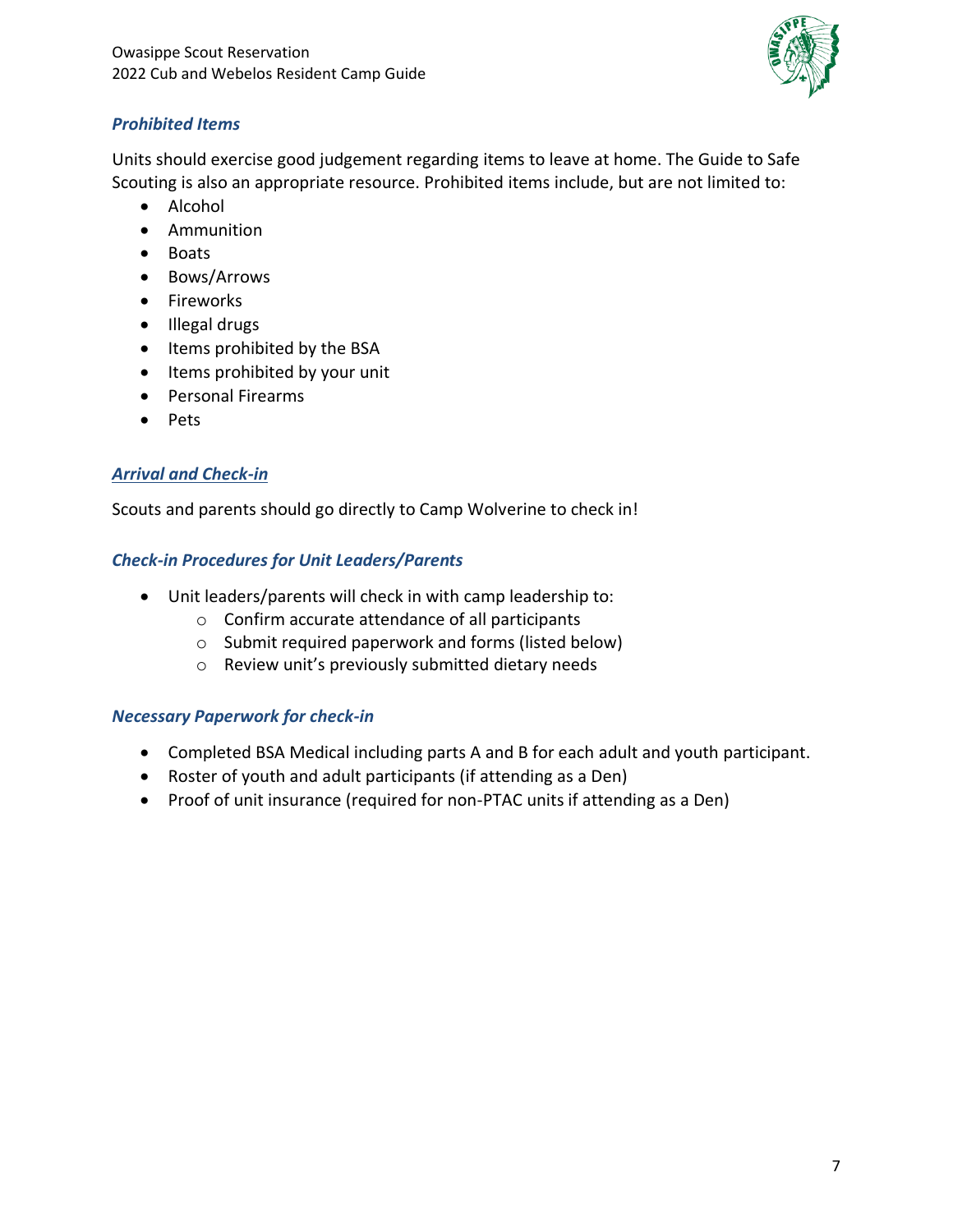

## <span id="page-7-0"></span>*Program Schedule*

| <b>Time</b>      | Day 1<br>Sunday/Wednesday                | Day 2<br>Monday/Thursday               | Day 3<br>Tuesday/Friday                | Day 4<br>Wednesday/Saturday            |
|------------------|------------------------------------------|----------------------------------------|----------------------------------------|----------------------------------------|
| 7:45             |                                          | Flag Ceremony<br>South Flagpole        | Flag Ceremony<br>South Flagpole        | Flag Ceremony<br>South Flagpole        |
| 8:00             |                                          | <b>Breakfast</b><br><b>Dining Tent</b> | <b>Breakfast</b><br><b>Dining Tent</b> | <b>Breakfast</b><br><b>Dining Tent</b> |
| $9:00-$<br>12:00 |                                          | <b>Morning Program</b>                 | <b>Morning Program</b>                 | 9am Check out                          |
| 12:30            |                                          | Lunch<br><b>Dining Tent</b>            | Lunch<br><b>Dining Tent</b>            |                                        |
| $1:00-$<br>2:00  | Check In                                 | Shoes Off/<br><b>Rest Time</b>         | Shoes Off/<br><b>Rest Time</b>         |                                        |
| $2:00-$<br>5:00  |                                          | Afternoon Program                      | Afternoon Program                      |                                        |
| 5:45             | Flag Ceremony<br>South Flagpole          | Flag Ceremony<br>South Flagpole        | Flag Ceremony<br>South Flagpole        |                                        |
| 6:00             | <b>Dinner</b><br><b>Dining Tent</b>      | Dinner<br><b>Dining Tent</b>           | Dinner<br><b>Dining Tent</b>           |                                        |
| 7:00             | Camp Tour and<br><b>Opening Campfire</b> | <b>Evening Program</b>                 | Closing Fire bowl                      |                                        |
| 10:00            | Lights Out                               | Lights Out                             | Lights Out                             |                                        |

**Shoes Off Rest Time**- This is time for scouts to spend time in their campsite, play games with friends, and enjoy unstructured time at camp.

**Morning and Afternoon Program**- Scouts and leaders will have time to work on Cub Scout and Webelos Adventures under the guidance of camp staff, along with other fun activities including archery, BB Guns, and other Scout activities. Some adventures will include Aquanaut, Webelos Walkabout, and Iron Chef.

**Evening Program**- Challenges and games for Scouts and Leaders to compete against each other and the Staff.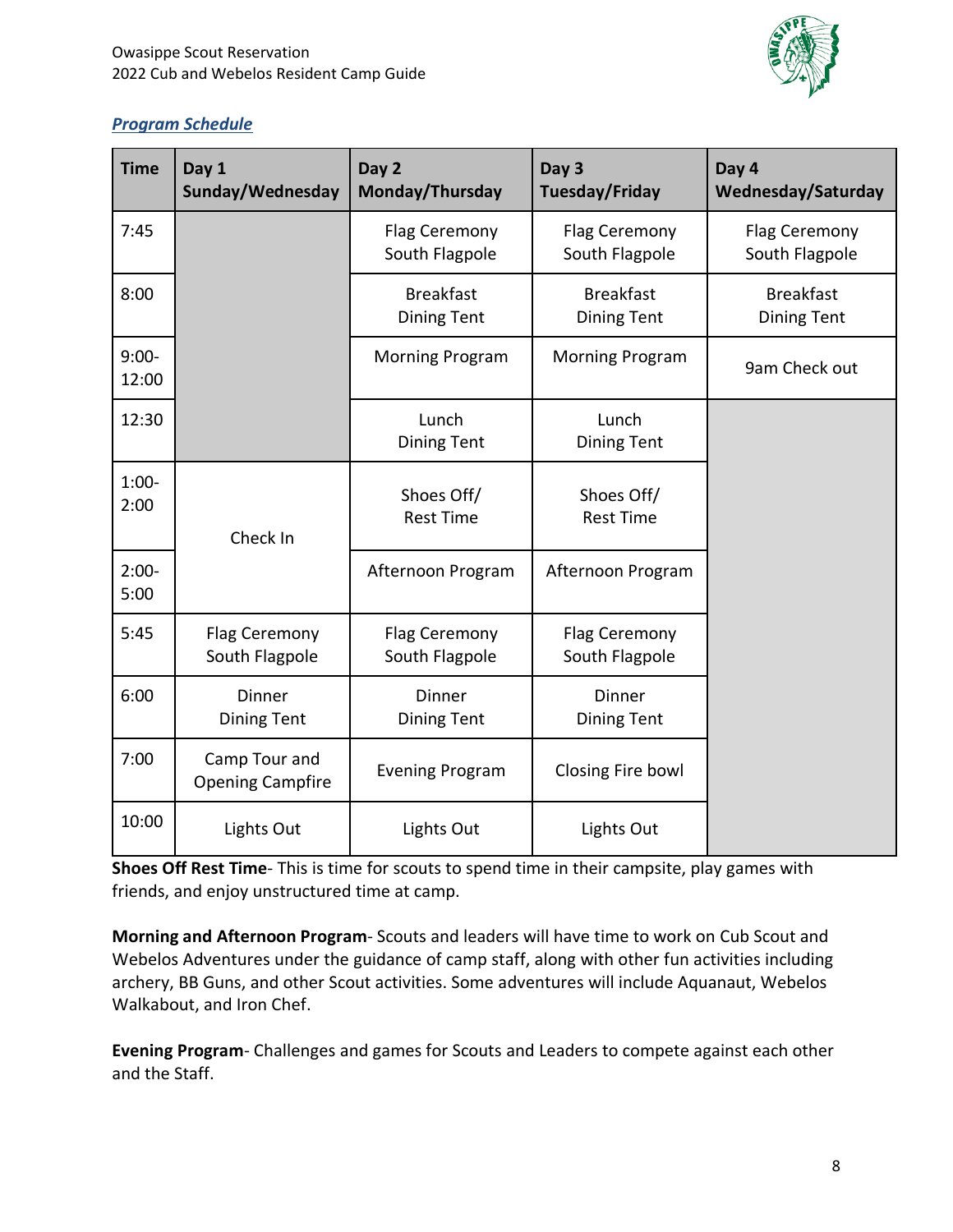

### <span id="page-8-0"></span>*Food Service*

Cub and Webelos Camp at Camp Wolverine includes a central dining tent for all meals. All scouts and leaders eat together, with meals served cafeteria style. A Field uniform is highly encouraged for dinner.

The camp's menu is designed by a licensed dietician and is intended to meet the dietary requirements of active scouts and leaders. The menu will be available on our website. Menu changes can occur during the summer, when required.

Although the meal provided should be adequate, supplemental food is available. This includes:

- Milk at breakfast and dinner
- Cereal station at breakfast
- Peanut butter and jelly station at lunch and dinner
- Salad bar at lunch and dinner

Scouts and leaders are expected to assist in cleanup. At the end of the meal, everyone is responsible for clearing and cleaning the table, as well as cleaning the floor.

## <span id="page-8-1"></span>*Allergies and Dietary Needs*

Any special food needs or requests must be submitted *at least two weeks in advance of your stay* at camp using the OSR Dietary Needs form*. It is unreasonable to arrive at camp and expect to be accommodated without pre-camp communication of dietary needs.* We are happy to accommodate medical and religious dietary needs, as well as vegetarian. We cannot accommodate dietary preferences. Some campers with dietary needs and preferences find it easier to supplement meals by providing their own food, which they bring to camp. We're happy to provide storage for required supplemental foods.

While we attempt to accommodate dietary needs, extreme situations or specialty items may incur additional cost. In these situations, the cost would be passed along to the unit or family*.* All questions regarding dietary needs should be directed to our food service provider. Contact information and the dietary request form can be found on our website.

### <span id="page-8-2"></span>*Check-out Procedures*

When your pack is prepared to leave, a staff member will approve that you have left your campsite better than you found it. To receive your summer camp patches, your campsite must be inspected and approved, and your parent/leader evaluations must be turned in. Camp staff may require you to have your site inspected before departure.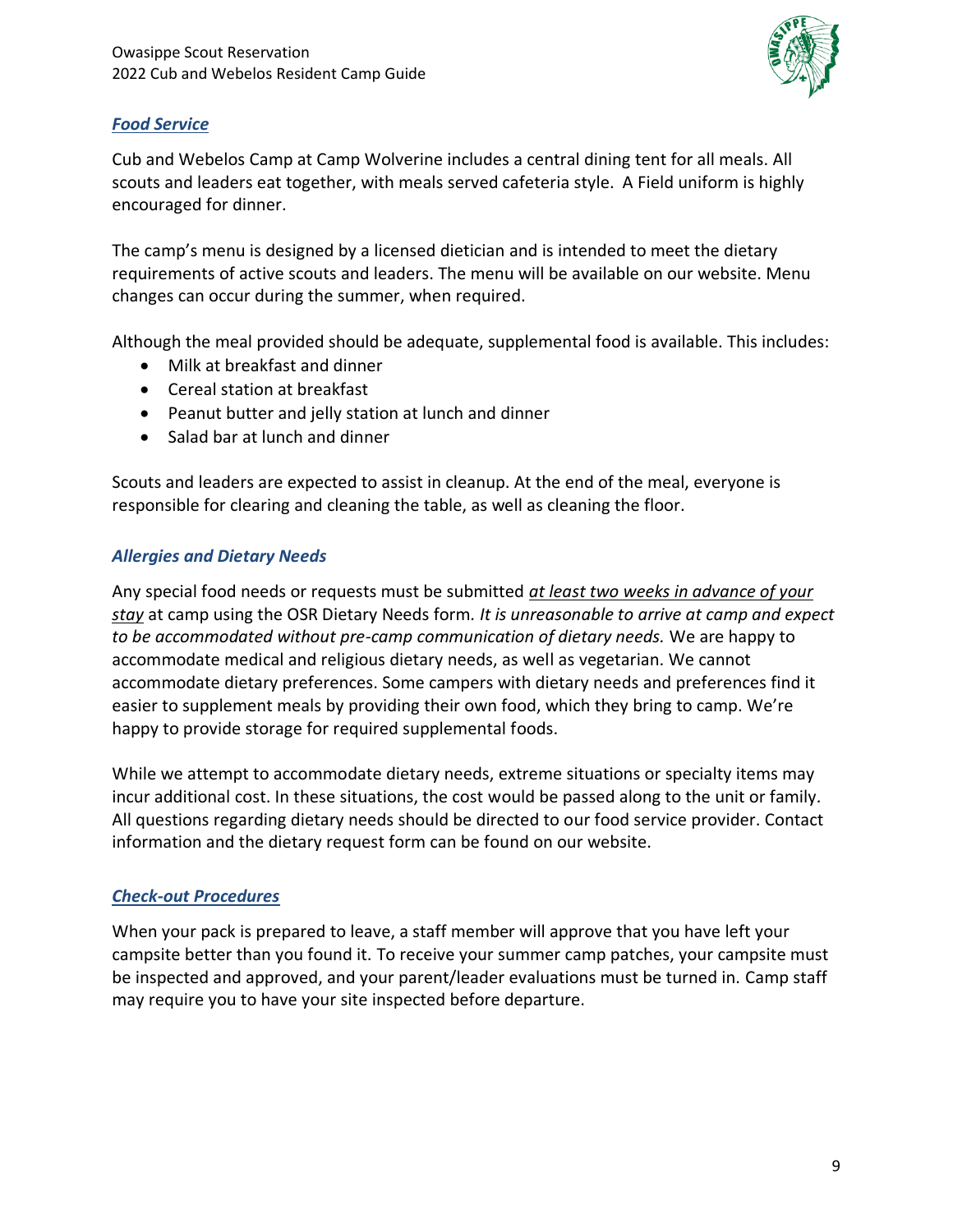

#### <span id="page-9-0"></span>*Camp Fees, Dates, and Registration*

#### <span id="page-9-1"></span>*Session Dates*

| <b>Session</b>                             | <b>Dates</b>       |  |
|--------------------------------------------|--------------------|--|
| Session 1                                  | June 19 - June 22  |  |
| Session 2                                  | June 22 - June 25  |  |
| Session 3                                  | July $6 -$ July 9  |  |
| Session 4                                  | July 31 - August 3 |  |
| <b>Webelos ONLY</b>                        |                    |  |
| Check-in for each session begins at 1pm on |                    |  |
| the start date and the sessions end after  |                    |  |
| breakfast on the end date.                 |                    |  |

#### <span id="page-9-2"></span>*Scout Fees, Deposits, and Payment Date*

|               | Early Bird - Paid in              | Standard - Paid in  |
|---------------|-----------------------------------|---------------------|
|               | Full by June 1st                  | Full after June 1st |
| <b>Scouts</b> | \$175                             | \$200               |
| <b>Adults</b> | \$120                             | \$145               |
|               | All payments must be made in full |                     |
|               | before arriving at camp.          |                     |

#### <span id="page-9-3"></span>*Camperships*

Due date for Applications due is April 15<sup>th</sup>, 2022.

Pathway to Adventure Council is committed to providing opportunities for all PTAC Scouts to attend a PTAC summer camp. Through the generosity of donors, camperships are available and distributed on a financial need-basis. Please visi[t www.pathwaytoadventure.com/camperships](http://www.pathwaytoadventure.com/camperships) for details and the campership application.

#### <span id="page-9-4"></span>*Online Registration*

For registration, please go to<https://scoutingevent.com/456-OSRCubCamp2022>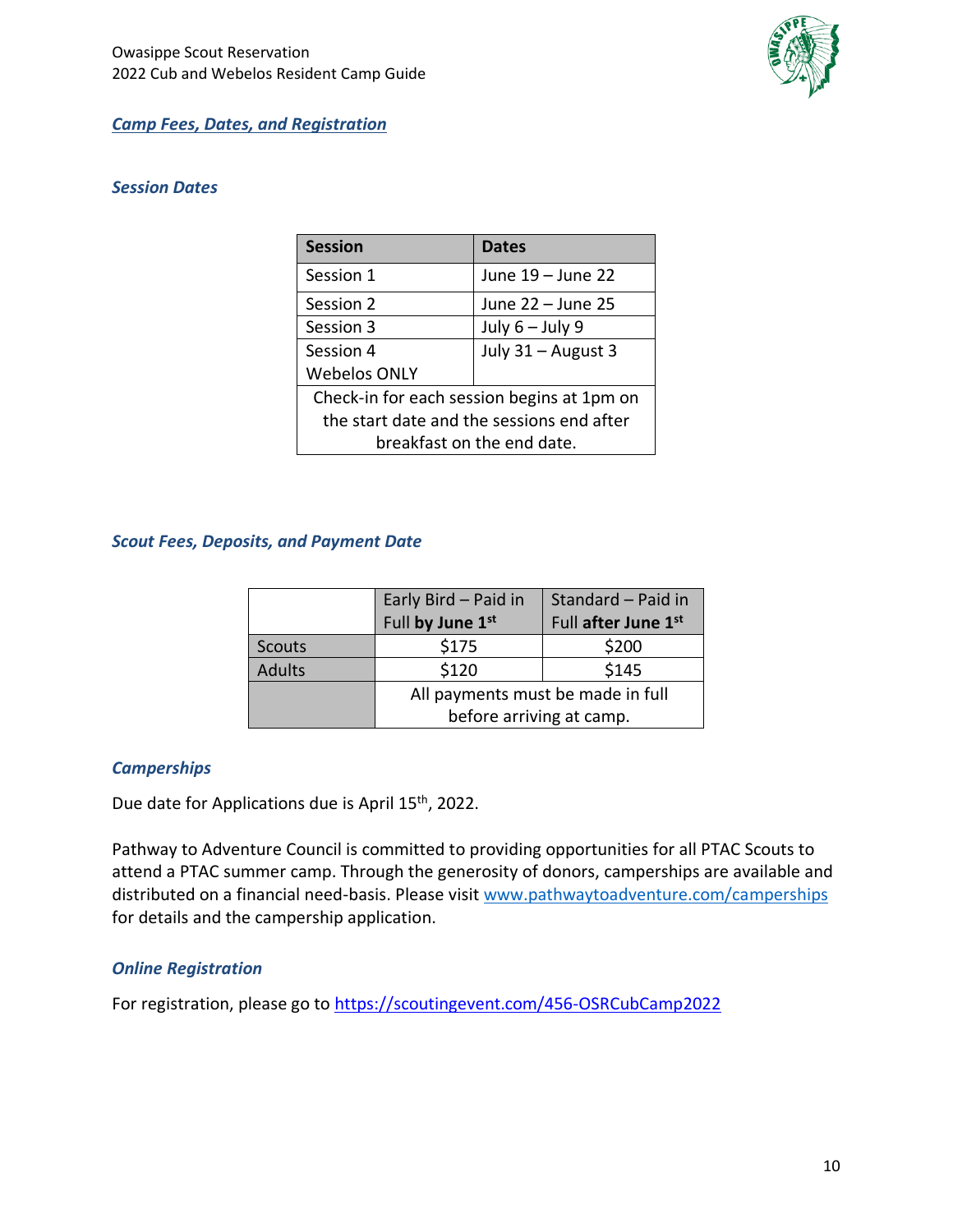

### <span id="page-10-0"></span>*Refunds*

| Individual Scout/leader refunds will be issued | Refund    |
|------------------------------------------------|-----------|
| on the following timeline:                     | Amount    |
| 30 or more days before event                   | 100%      |
| 15-29 days prior to the event                  | .50%      |
| 14 or less days prior to event                 | No refund |

Refund requests must be made in writing to [ptac.camping@Scouting.org](mailto:ptac.camping@scouting.org) \*Refunds will not include the 3% credit card transaction fee

### <span id="page-10-1"></span>*Key Information to Know for Veterans and Newcomers*

Being new at summer camp can be overwhelming! We want to make sure your stay is as easy as possible, so below we've indicated some "need to know" information for units new to Owasippe. Please do not hesitate to contact us for more information or to answer any questions you may have.

### <span id="page-10-2"></span>*The Owasippe Scout Camps*

Owasippe consists of several camp operations on one reservation:

- Camp Blackhawk: Situated on Big Blue Lake, offers dining hall meal service and program
- Camp Wolverine: Situated on Lake Wolverine, offers cooked meals delivered to campsite
- Camp at Wolverine: This is our Cub and Webelos camp program at Wolverine, using a dining tent for meals.
- Reneker Family Camp: Cabin camping for families offering exciting programming for all ages. A great way to bring the whole family to Owasippe!
- High Adventure and Outposts: Offered at a variety of locations around Owasippe, offered for Scouts
- Administration Center: The "Ad Center" is our main reservation office and is centrally located on the Reservation. Services at the Ad Center include:
	- o Main Trading Post A large facility with a variety of offerings beyond what's available in the section camp trading posts. Worth a visit!
	- $\circ$  Health Lodge Our centrally located health office for non-emergency medical assistance. Staffed 24 hours a day by a trained medical professional.
	- o Food Preparation Center (Food Prep) All meals on the reservation are prepared at this main kitchen facility.
	- o E. Urner Goodman Scout Museum An amazing collection of Scouting memorabilia from the past years of Scouting - worth a visit!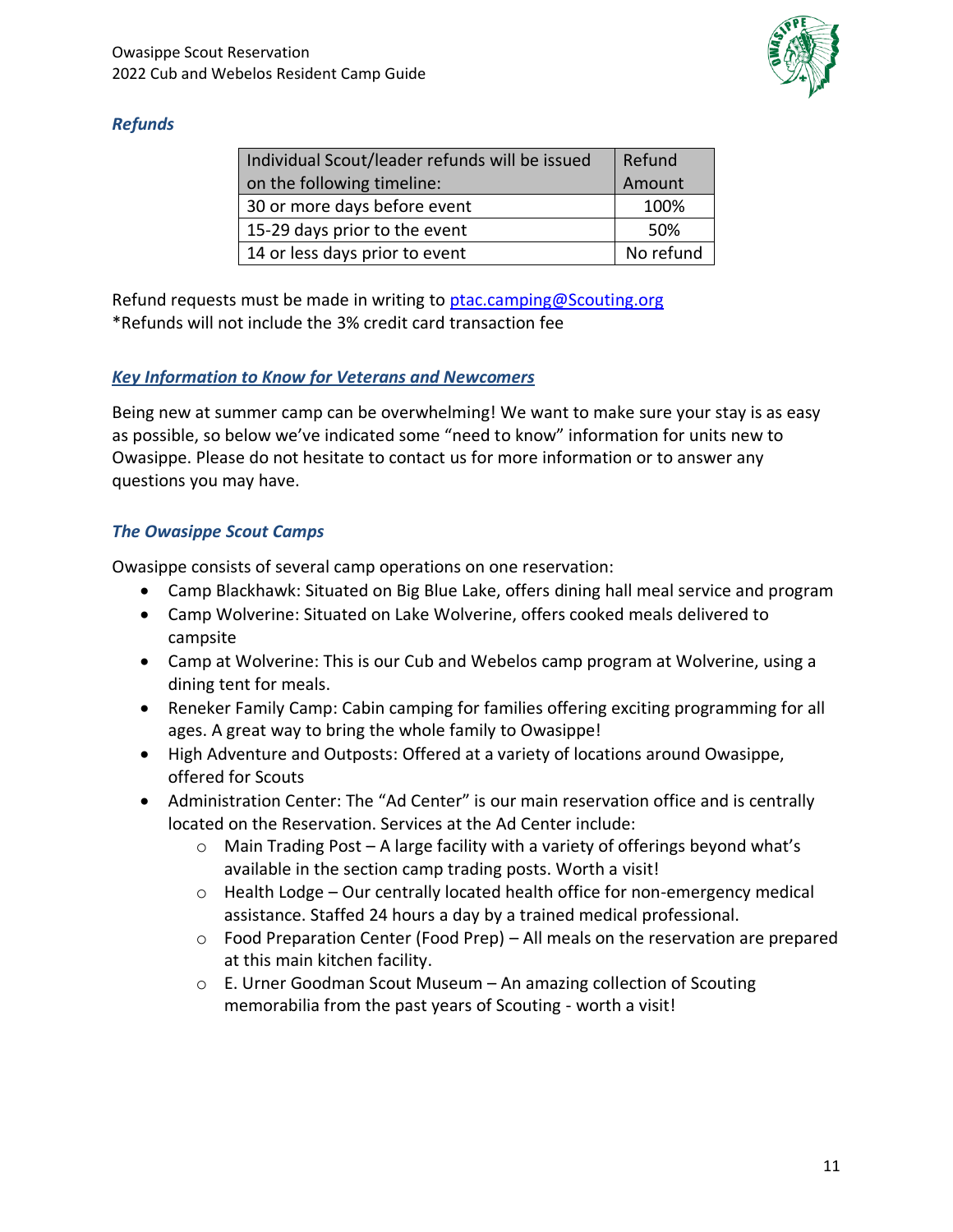

#### <span id="page-11-0"></span>*Campsites*

Owasippe's campsites are numbered, not named. We call our campsite bathroom's KYBOs. Each KYBO has flush toilets, a urinal, a sink, and hot showers. Some campsites share a KYBO with a neighboring site. It is the unit's responsibility to maintain a clean KYBO with cleaning supplies provided by the camp.

#### <span id="page-11-1"></span>*Internet service*

<span id="page-11-2"></span>Public Wifi is available at each section camp office, as well as at the Main Trading Post.

### *Owasippe Hiking Trail System*

Owasippe has a vast network of hiking trails for you and your scouts to explore! The trail system is one of Owasippe's oldest program resources. Many of these routes pre-date Owasippe and served as Native American, Pioneer, and logging routes. Hiking patches and segments are available for purchase in the main Trading Post. Please refer to information on our website regarding trails, maps, and any special details.

### <span id="page-11-3"></span>*Medical Information*

### <span id="page-11-4"></span>*BSA Medical Form*

All participants (youth and adult) at BSA Summer Camps must submit a completed BSA Medical Form upon arrival at camp. BSA Medical Form parts A and B must be complete and current (no older than 12 months prior to your stay at camp).

BSA Medical Form Parts A and B: Are to be completed and signed annually by parent or guardian (or participant if over 18 years old). This includes health history, informed consent, talent release, and hold harmless/release agreement.

### <span id="page-11-5"></span>*Medical Records Retention Policy*

The State of Michigan requires that the camp retain a copy of the BSA Medical Form for each camper for up to three years after attending camp. Campers are required to submit a copy of the medical form during check-in. This medical form will not be returned.

### <span id="page-11-6"></span>*Medical Recheck Policy*

The State of Michigan requires that every camper (youth and adult) undergo a medical screening as part of the check-in process. Campers who arrive late must report to the camp office to complete a medical screening upon arrival.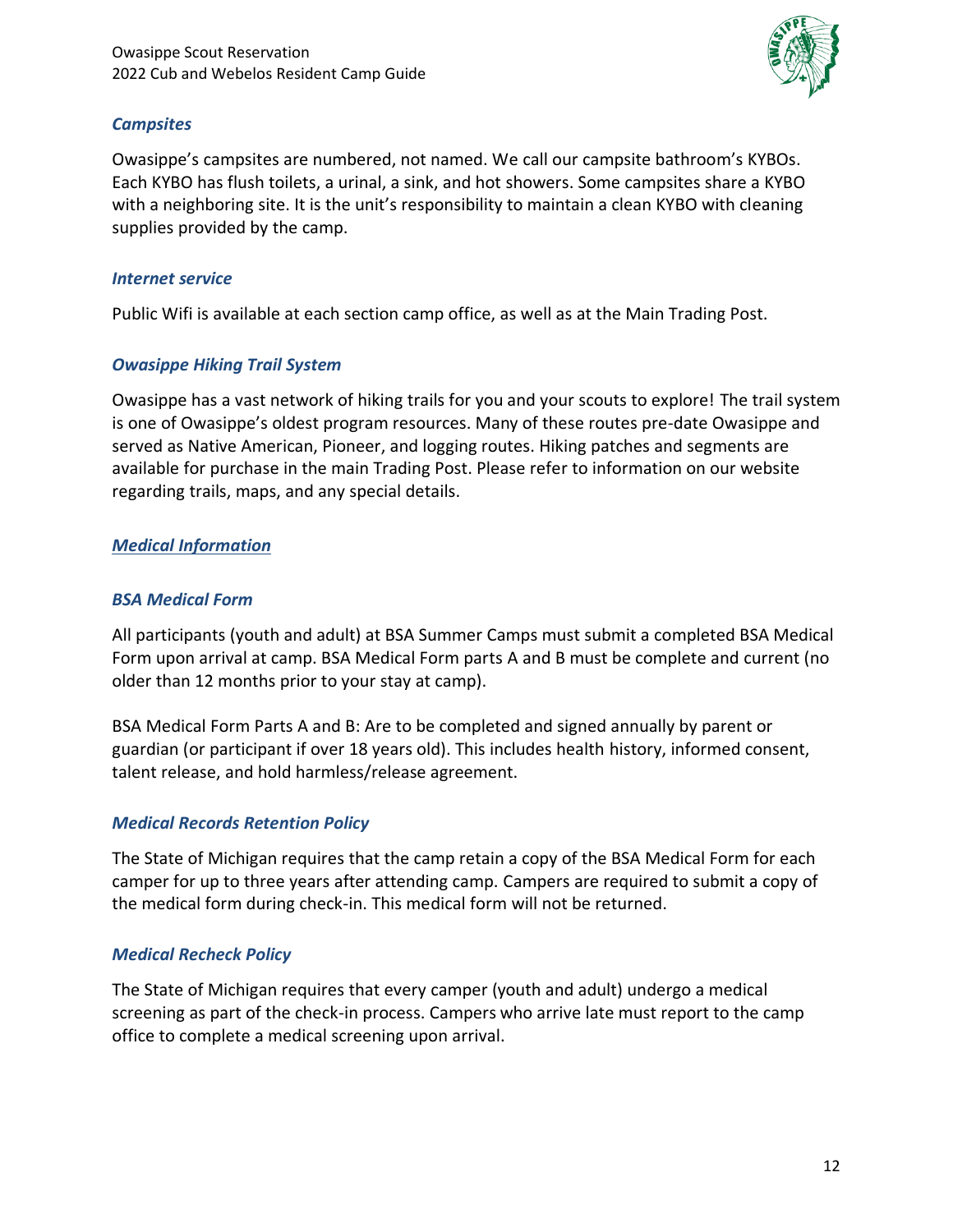

#### <span id="page-12-0"></span>*Medication at Camp Administration Policy*

The administration of medication is the responsibility of the individual prescribed the medication, or that individual's parent or guardian. A unit leader can agree to accept responsibility to administer medication to a scout, but the BSA does not mandate or require a unit leader to do so.

#### <span id="page-12-1"></span>*Medication Storage*

Each unit is required to provide secure storage for all medication. Camp staff will not store or administer medication to scout campers or adults.

<span id="page-12-2"></span>Medication brought to camp must be in the original container or packaging.

### *Camp Policies and Procedures*

*This is intended to be an overview of policies and procedures for summer camp. For a more extensive overview of Scouting-related policies and rules, please refer to the BSA's Guide to Safe Scouting.* The Scout Law and Scout Oath are the guiding rules of our camps.

### <span id="page-12-3"></span>*Alcohol, Drugs, Smoking*

The possession, consumption, or use of alcohol, drugs, or illegal substances while participating in the Scouting program or on Scout property is prohibited. Violations of laws will be reported. Violators will not be allowed to remain on camp property.

Adult leaders are asked to refrain from smoking and other tobacco use when in proximity of scouts.

### <span id="page-12-4"></span>*Boats in Camp*

<span id="page-12-5"></span>Privately owned boats are not permitted in camp, nor on camp-owned docks or shoreline.

### *Buddy System*

<span id="page-12-6"></span>It is expected that scouts utilize the buddy system at all times.

### *Camper Security*

- Any person without proper identification (staff name tag, camper wristband, visitor tag) should be reported to the camp office. Trespassers will be escorted off camp property and the authorities will be notified.
- Wristbands: Each registered camper (youth and adult) will be issued a wristband (or similar item) that they must wear at all times. Campers will not be permitted to access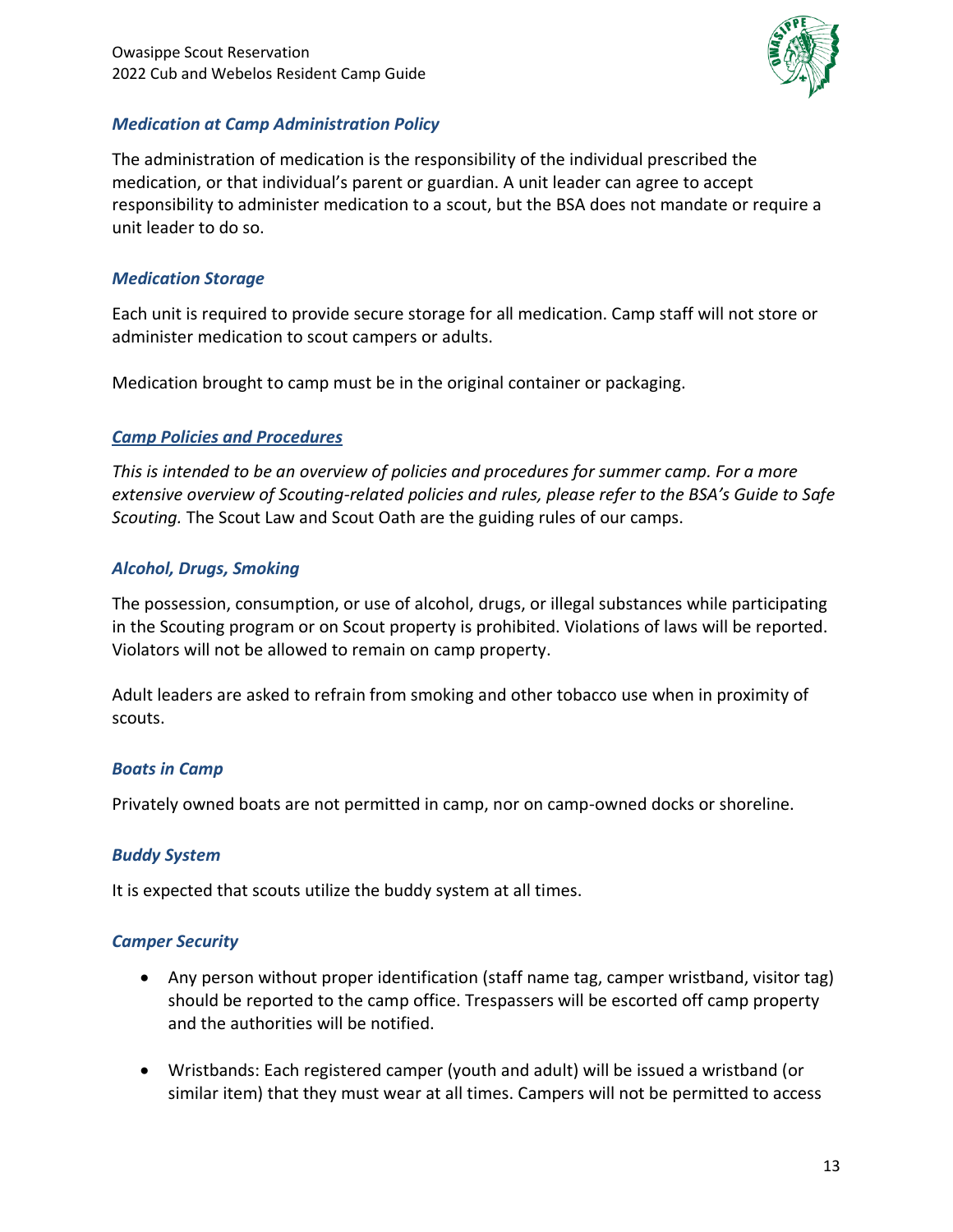

activities without this wristband. Replacement bands will be available in the section camp office.

- Staff Identification: Camp Staff and Volunteers are issued an Owasippe name tag (or similar item) to be worn at all times.
- Visitors: Visitors must check-in and check-out at the camp office. Visitors are issued a visitor wristband or tag at the time of check-in.

### <span id="page-13-0"></span>*Camper Discipline*

Michigan State Law indicates: "*A camper shall not be deprived of food or sleep, shall not be placed alone without staff supervision, observation, and interaction, or shall not be subjected to hazing, ridicule, threat, corporal punishment, excessive physical exercise, or excessive restraints*," either by staff leaders or another camper.

Discipline must be constructive.

- Discipline must reflect Scouting's values.
- Corporal punishment is never permitted.
- Disciplinary activities involving isolation, humiliation, or ridicule are also prohibited.

### <span id="page-13-1"></span>*Check-in/Check-out*

All campers must properly check in and check out of camp. A log is located in each section camp office for this purpose. An "Early Release of Scout" form must be submitted for any youth leaving camp and/or the supervision of his Scoutmaster prior to the end of the camp week.

### <span id="page-13-2"></span>*Curfew*

Scouts must be in their campsites by 10:00 PM. Exceptions to this rule are limited to approved camp programs and emergency or medical situations.

## <span id="page-13-3"></span>*Child Abuse Reporting*

It is mandatory that any staff or adult leader/volunteer report any suspected or actual child abuse or neglect immediately. Suspected or actual abuse or neglect should be reported to the camp director and to local authorities, such as the police and/or Department of Social Services and to the Michigan Centralized Intake (855-444-3911)

## <span id="page-13-4"></span>*Scouts First Helpline*

As part of its "Scouts First" approach to the protection and safety of youth, the BSA has established a dedicated 24-hour helpline to receive reports of known or suspected abuse or behavior that might put a youth at risk.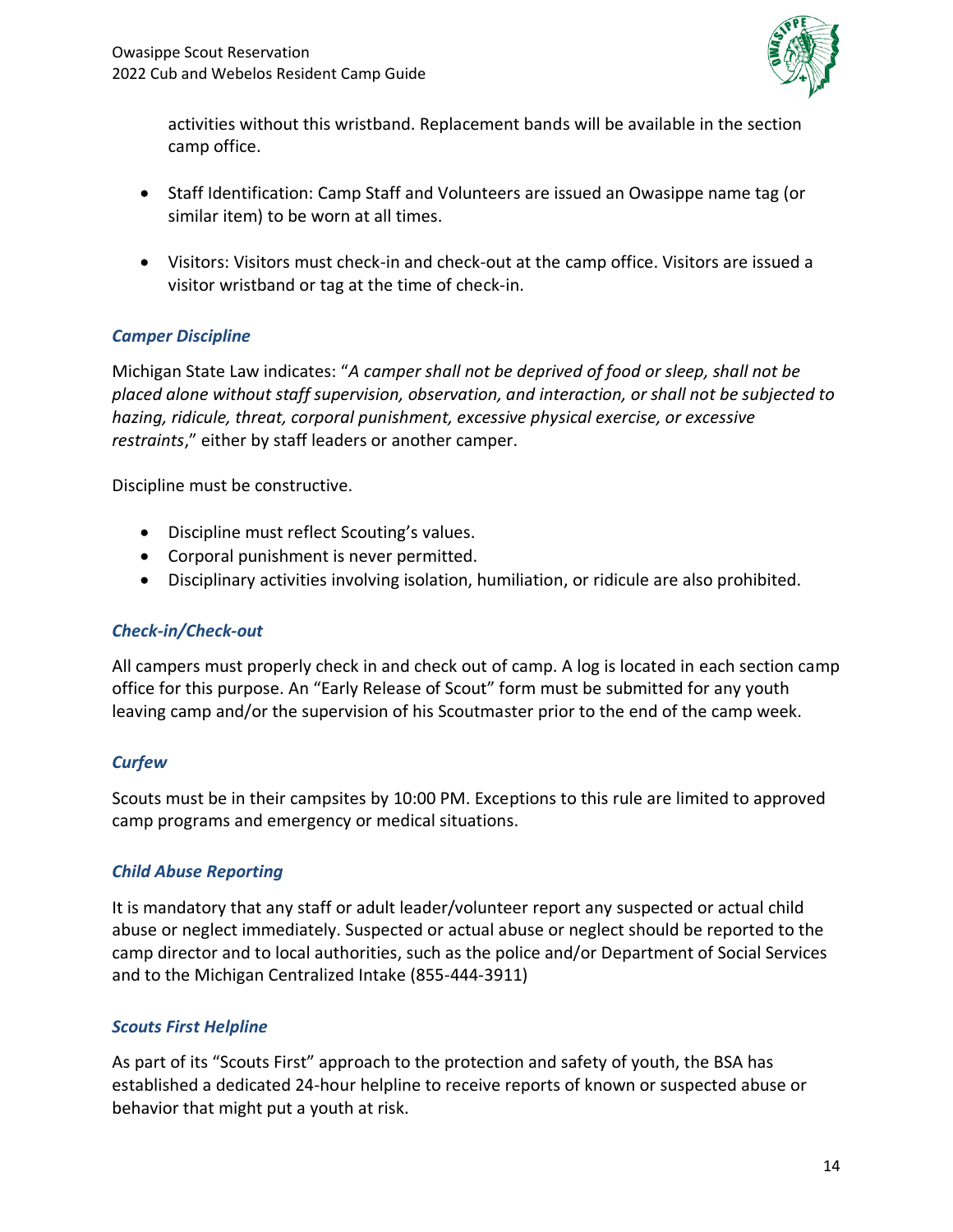

1-844-SCOUTS1 (1-844-726-8871)

When to use it:

- Anytime you believe a youth has been harmed or their safety and wellbeing is at risk, and you cannot immediately reach your Scout executive or local council.
- If a youth is bullied because of race, color, national origin, religion, sexual orientation, or disability, and local help is unable to resolve the problem.

<span id="page-14-0"></span>If someone is at immediate risk of harm, always call 911.

### *Damage to Camp Property*

Units are responsible for any damage to camp property which occurs in their site or as a result of behavior of the unit's participants. Units are not permitted to cut down trees (living or dead), construct, paint, or modify structures, or otherwise deface camp property. A unit interested in completing a service project or campsite improvement must gain the permission of the camp ranger before beginning any project. When damage or unauthorized projects occur, a unit is financially responsible for its repair or replacement.

#### <span id="page-14-1"></span>*Dogs and other pets*

<span id="page-14-2"></span>Pets are not allowed on Owasippe Scout Reservation.

### *Early Release of Scout*

Scouts who need to leave camp prior to the normal departure date/time must have a completed Early Release form filed. This form is available on our camping resources page.

### <span id="page-14-3"></span>*Firearms, Ammunition, Fireworks, Bows and Arrows*

No firearms, ammunition, fireworks, bows, or arrows of any kind may be kept in the possession of any camper or unit. Owasippe Scout Reservation does not permit personal firearms or archery equipment to be utilized on camp property.

### <span id="page-14-4"></span>*Fires and Fuels*

Campsite campfires must follow BSA Fireguard policies and be in an approved fire ring. Creation of new fire rings is not permitted. Liquid or propane fuels should only be used under adult supervision. Spare fuels must be stored securely. Absolutely NO FLAMES are permitted in tents, including mosquito coils, candles, or stoves.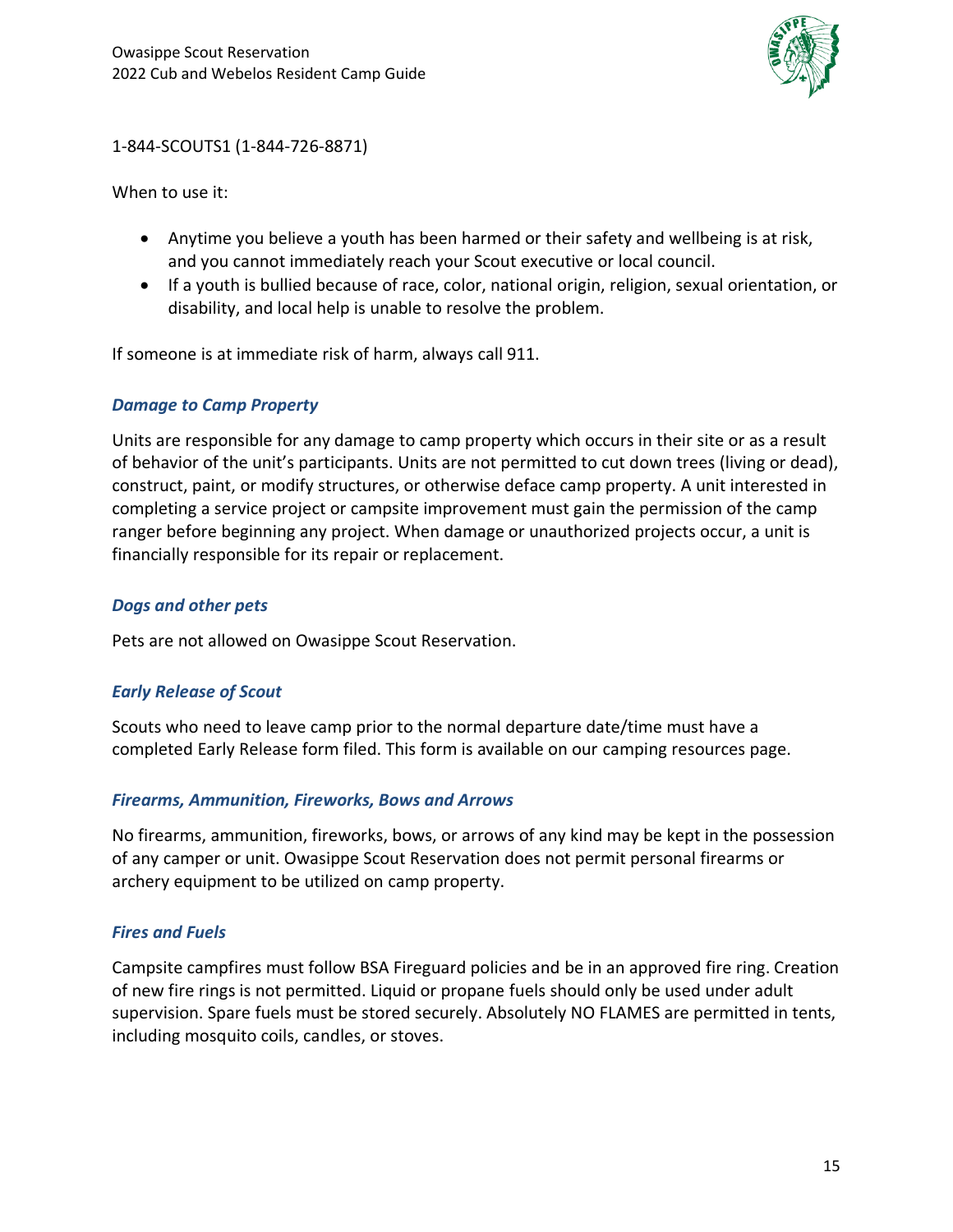

#### <span id="page-15-0"></span>*Harassment and Bullying Policy*

Pathway to Adventure Council and the BSA does not tolerate harassment of any kind towards our youth members, adult volunteers, employees, members of the public, or suppliers. Any form of harassment that violates federal, state, or local law is a violation of this policy. This includes, but is not limited to, harassment related to race, religion, creed, color, sex, gender, sexual orientation, national origin, ancestry, citizenship status, uniformed service member status, marital status, pregnancy, age, medical condition, physical or emotional disability, or status with regard to public assistance.

#### **Definition**

The term "harassment and bullying" includes slurs and any other offensive remarks, jokes, and other verbal, graphic, or physical conduct that denigrates or shows hostility or aversion to an individual because of any of these characteristics, and that has a purpose or effect of creating an intimidating, hostile, or offensive environment, or of unreasonable interfering with an individual's Scouting participation. One type of harassment that is prohibited by this policy is sexual harassment, which includes unwelcome advances, requests for sexual favors, or other offensive verbal, visual, or physical conduct.

#### **Complaint Procedure**

If you believe that you have been harassed, or you become aware of an incident of harassment of someone else which affects Scouting in any way, you are responsible for reporting the incident immediately to the Camp Director, Reservation Director, or Scout Executive. An accusation of harassment will be investigated quickly and firmly, and in connection with legal counsel or other investigator, if appropriate. A substantiated violation of this policy will result in disciplinary action. Reporting harassment will not result in any form of retaliation.

### <span id="page-15-1"></span>*Insurance*

Units camping at Owasippe are required to have unit accident insurance. Pathway to Adventure Council units are provided this coverage by PTAC. Units from other councils must bring proof of unit accident insurance to camp.

### <span id="page-15-2"></span>*Quiet Hours*

A Scout is Courteous. Campsite quiet hours are from 10:00 PM to 7:00 AM. Unit leaders are expected to enforce this rule with their scouts and adults.

### <span id="page-15-3"></span>*Swim Checks*

Prior to participating in any aquatics activity, each camper (youth and adult) must complete a swim check and be issued a buddy tag. Swim checks must be completed at camp. Pre-camp swim tests are not accepted. For more information, please review BSA Aquatics guidelines, including Safe Swim Defense and Safety Afloat.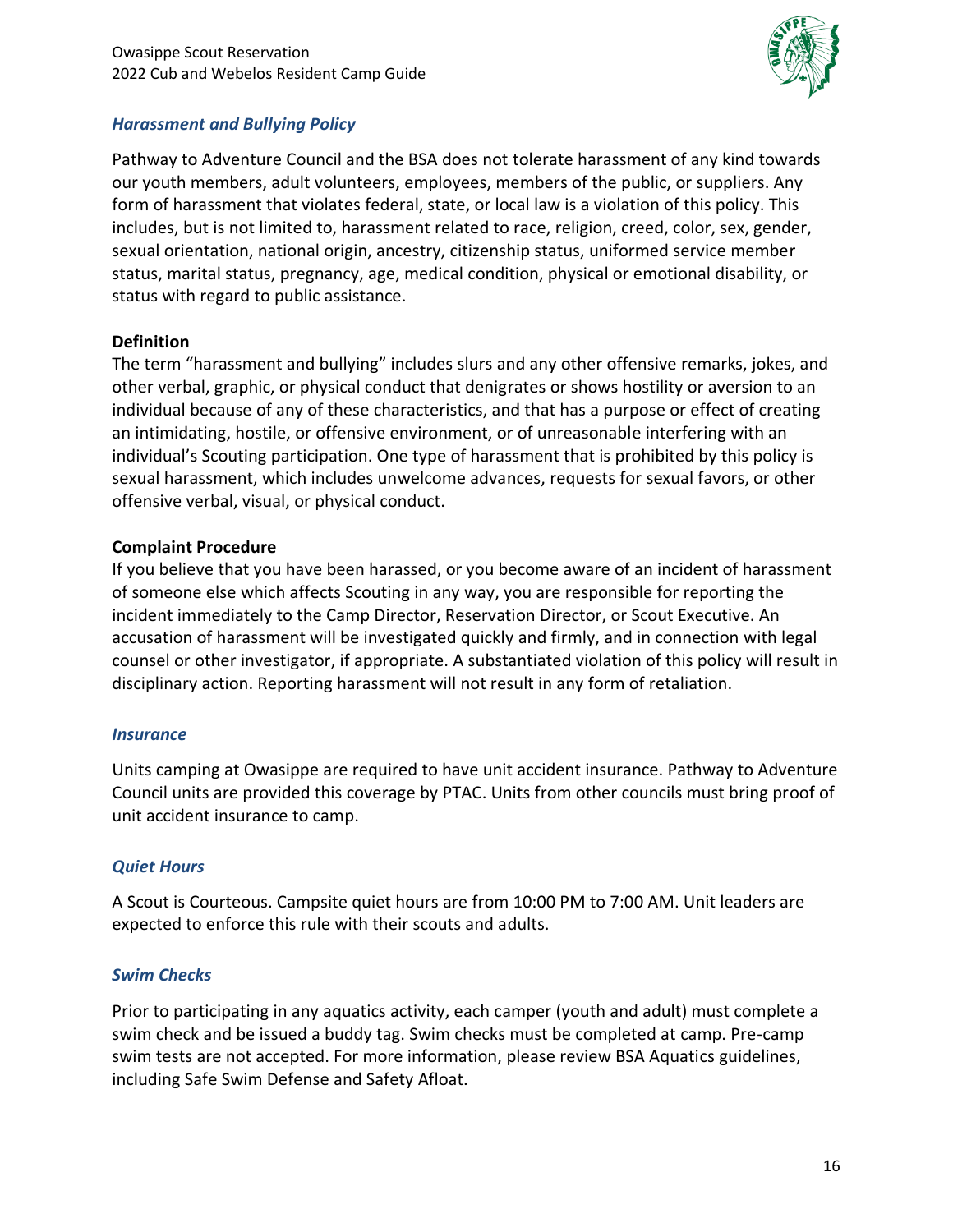

### <span id="page-16-0"></span>*Vehicles in camp*

Vehicle passes: All vehicles in camp must display an Owasippe vehicle pass. These passes are available at check-in and from the camp offices.

Parking: All vehicles must be parked in designated parking lots. Vehicles may not remain in campsites after unloading is complete.

Speed Limit: The speed limit on all camp roads is 10 MPH

Vehicle usage must adhere to BSA guidelines. Some relevant components of BSA's Vehicle policies are:

- Seatbelts must be worn at all times
- Drivers must be over 18 and possess a valid driver's license
- Riding in truck beds or out of a seated and belted position is expressly prohibited

### <span id="page-16-1"></span>*Youth Protection Policies*

Current Youth Protection Training is required of all registered members age 18 and above and must provide documentation of current training. It is expected that unit leaders be familiar with, follow, and enforce BSA policies regarding Youth Protection. Any violation of Youth Protection Policies must be reported.

Some relevant components of BSA Youth Protection are:

- The Buddy System: Scouts should travel about camp with a buddy
- Two-Deep Leadership: A minimum of two adults (21 or over) are required to attend camp for each troop
- Privacy and separate facilities: Adults and youth may not share a tent (unless it is a parent and their child)
- Toilet and shower facilities usage are to be scheduled to allow youth and adults separate times and privacy. This must also accommodate for gender.
- No one-on-one contact: Interactions between youth and adults must take place within plain sight of others. At no time may an adult be alone (one-on-one) with a Scout, other than their own child
- The use of smartphones, cameras, mirrors, drones, etc., in places or situations where privacy is expected is prohibited.
- All aspects of the Scouting program are open to observation by parents and leaders.
- The BSA does not recognize any secret organizations as part of its program.
- Hazing and initiations are prohibited and have no part during any Scouting activity.
- All forms of bullying and harassment including verbal, physical, and cyberbullying are prohibited.
- Inappropriate public displays of affection are prohibited.
- Sexual activity is prohibited.
- Appropriate attire is required for all activities.